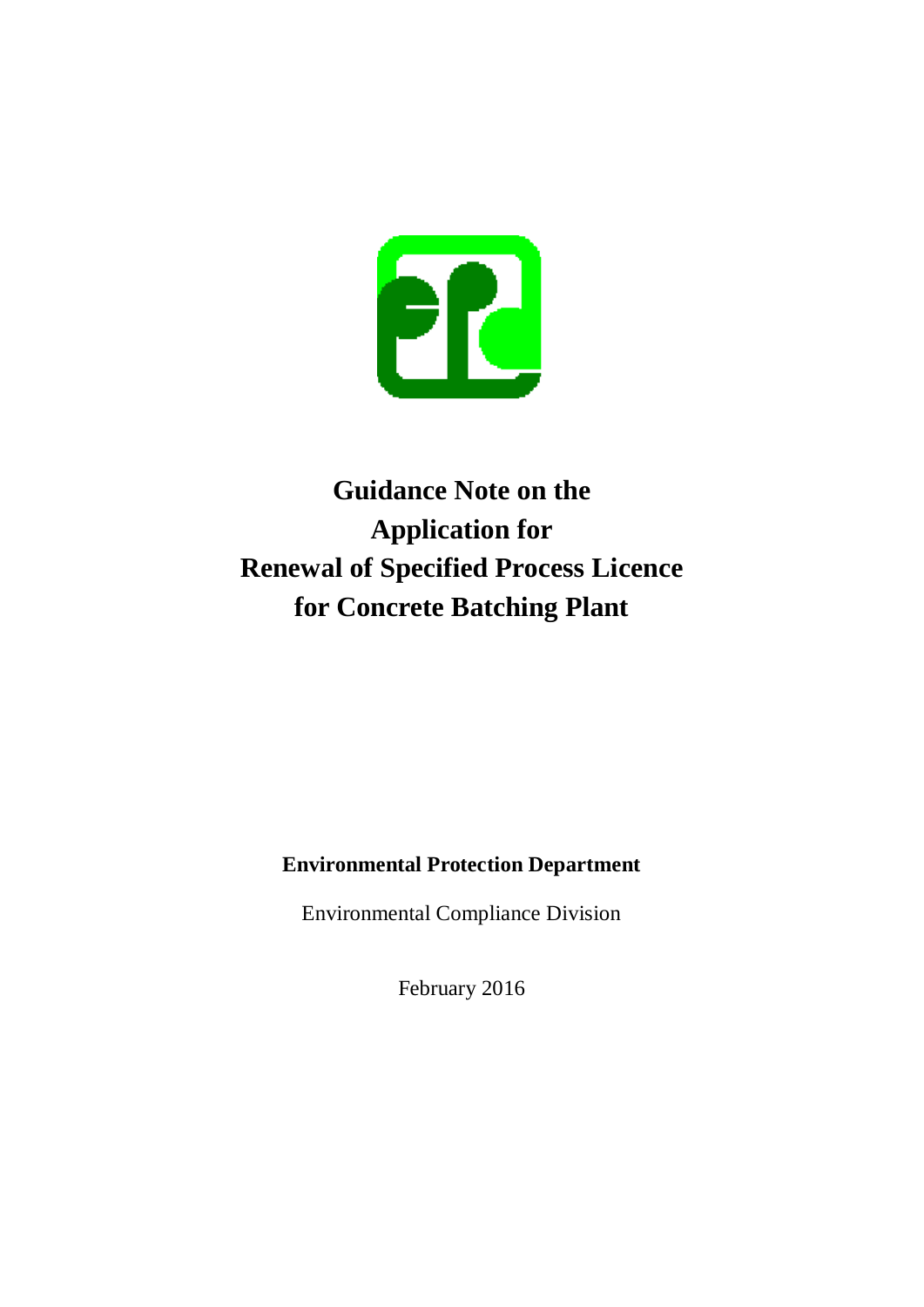## *Guidance Note on the Application for Renewal of Specified Process Licence for Concrete Batching Plant*

#### 1. Introduction

- 1.1 This guidance note is to provide guidance for the licence holder of an existing specified process to apply for renewal of a specified process (SP) licence to operate an existing concrete batching plant (i.e. the applicant). It also:
	- (a) sets out the requirements for proper air quality impact estimation of a concrete batching plant;
	- (b) provides the methodology for the air quality impact estimation; and
	- (c) suggests best environmental management practices for minimizing the air quality impact of the concrete batching process.

#### 2. The Application Submission Requirements

- 2.1 According to the Air Pollution Control (Specified Processes) Regulations, the Authority shall give notice in writing to an SP licence holder not earlier than 130 days and not later than 120 days before the expiry of his licence.
- 2.2 The licensee should apply to the Authority for renewal of the licence within a period not earlier than 120 days and not later than 60 days before the expiry of the licence. Otherwise, the licence will cease to be in force with effect from the date of its expiry such that the licensee may not use his/her premises for the conduct of the said SP after that date.
- 2.3 The following are required for the renewal of an SP licence:
	- (a) a duly completed Application form (Form 2 in Second Schedule of Air Pollution Control (Specified Processes) Regulations);
	- (b) Fee (Nil for application under section 16); and
	- (c) supporting information for the authority to consider renewing or refusing to grant an SP licence.
- 3. Supporting information to be submitted
- 3.1 In granting or refusing to grant an SP licence, the Authority shall-
	- (a) have regard to the capability of the applicant to provide and maintain the best practicable means for the prevention of the emission from his premises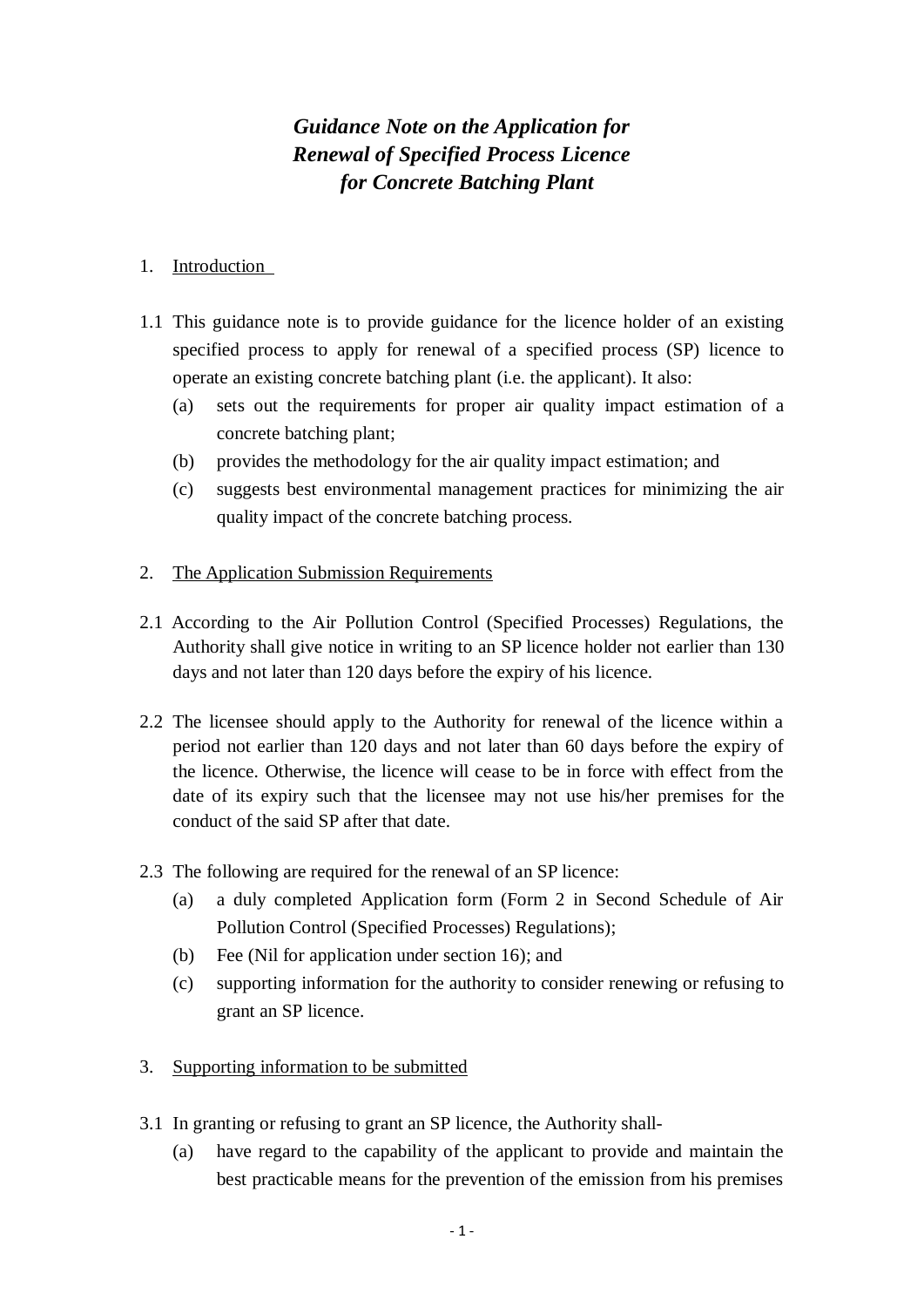of any air pollutant;

- (b) have as his purpose the attainment and maintenance of any relevant air quality objective; and
- (c) have regard to whether the emission of noxious or offensive emissions would be, or be likely to be, prejudicial to health.
- 3.2 The applicant shall submit sufficient supporting information to enable the Authority to exercise his discretion to renew or otherwise the SP licence; and determine its terms and conditions as well as the period should renewal be granted.
- 3.3 In particular, the following supporting information should be submitted alongside the application:
	- (a) *Description of the Environment* In general, the study area is the area within 500m from the boundary of the premises. This information should include a description of the topographical and manmade features that may affect the dispersion characteristics of air pollutants within the study area such as terrain heights, locations and dimensions of physical obstructions within the study area. In addition, changes of the environment since the issue of the existing licence and changes of the environment anticipated to happen in the validity period of the renewed licence being sought should be included.
	- (b) *Plant Characteristics and Process Description* In order to ensure that the requirements stipulated in the "Guidance Note on Technical, Management and Monitoring Requirements for Specified Process – Cement Works (Concrete Batching Plant)" (GN) are met, the concrete batching process and equipment include loading, transportation and storage of raw materials, conveyor systems, elevated storage bins, aggregate weighing hoppers, cement and fly ash silos, cement and fly ash weighing hoppers, etc. which would be used in the facility, should be described and all activities of the production process should be reviewed and checked against the corresponding requirements in the GN and the findings should be in the document. The characteristics of the site, such as the plant layout plan showing the locations of the haul road and plant equipment, are required. The parameters and data such as duration of production cycle, duration of plant operation, number of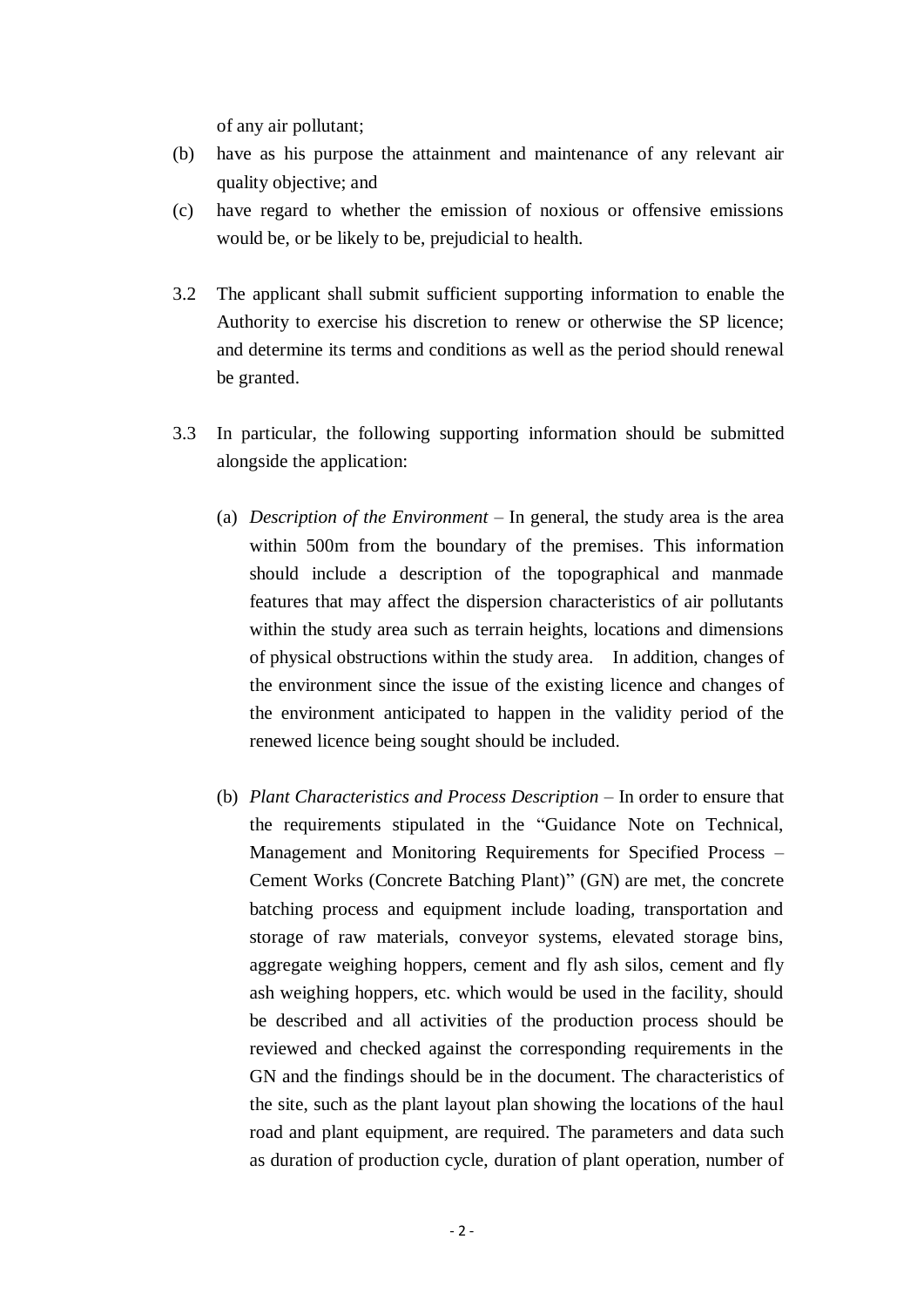vehicles travelling during the plant operation, production capacity, etc. that would affect the emissions of the sources should also be presented. Plan for improving the air pollution control equipment, production process and management practices of the plant to meet the requirements of the GN within the validity period of the renewed licence being sought should be included.

- (c) *Identification of Air Pollution Sources* Potential sources of dust emissions include delivery of raw materials, storage of raw materials in stockpiles and silos, transfer of raw materials by conveyors, hoppers and leakage or spillage of raw materials from silos, inspection covers and duct work. The applicant is required to report on his review of the activities of the plant operation for identifying all emission sources. The emission rates of these emission sources shall be estimated and presented. Some typical parameters for the estimation of dust emission from various sources are given below:
	- Fabric filter dust collector
		- i) collection efficiency;
		- ii) exhaust fan design flow rate;
		- iii) air to cloth ratio;
		- iv) location, direction and dimensions of the emission point; and
		- v) operation hours.
	- Vehicle traffic
		- i) average vehicle weight;
		- ii) road surface silt loading; and
		- iii) road length.
	- Aggregate handling and storage pile
		- i) aggregate moisture content;
		- ii) mean wind speed; and
		- iii) daily aggregate handling capacity.

The particulars of other dust emission sources within 500 metres from the site boundary may also be required.

(d) *Potential Affected Uses* – Through site visits and review of the survey maps within 500m from the boundary of the premises, a location plan showing the locations of the facilities with its surrounding residential buildings, schools, hospitals, medical clinics and other buildings (including those under construction) should be submitted. The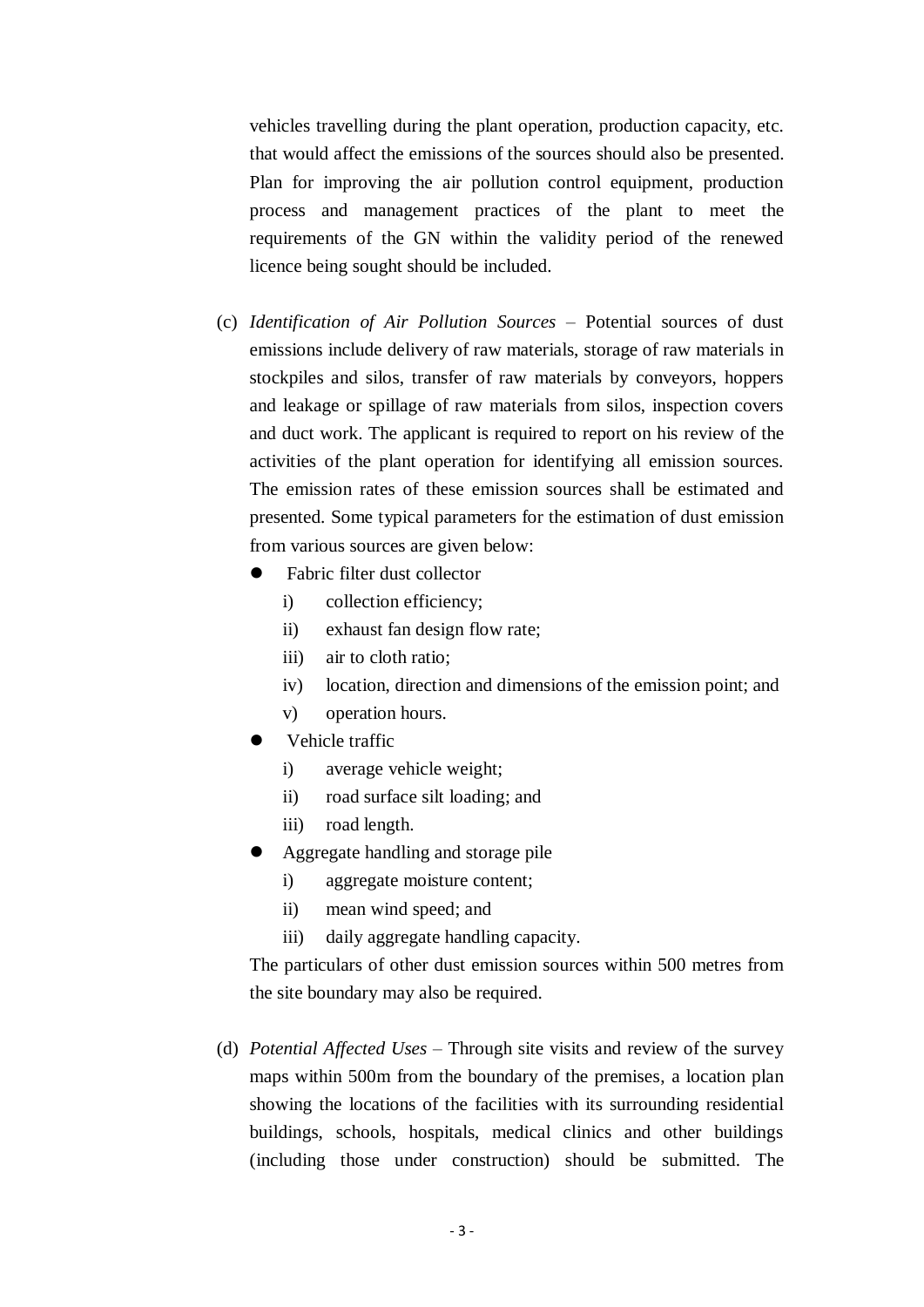characteristics of the identified affected uses such as their exact locations and elevations shall be provided.

- (e) *Air quality impact estimation* The air quality impacts of the SP plant to the surrounding environment, particularly at the identified affected uses, which are estimated in accordance with the modeling approach and the assessment procedure at Appendix–A, should be provided.
- (f) *Housekeeping* A good guidelines and standard procedures for operating a Concrete Batching Plant will help promote good practice and behavior that will improve the overall environmental performance of the facility. The licensee is therefore required to prepare a guidance document for the plant operator providing an inspection checklist for minimizing the dust emission arising from these activities. Some typical items in the checklist are given in the following:
	- Aggregates and sand are kept damp
	- Pavements and other surfaces are not dust sources
	- Warning devices and alarms systems are properly maintained and working correctly
	- Duct work is airtight
- (g) *Dust Monitoring Programme and Action Plan* The purpose of the dust monitoring and action plan is to outline the monitoring and audit requirements for the operation of the Concrete Batching Plant. It aims to provide systematic procedures for monitoring, auditing and minimizing of the environmental impacts associated with the plant operation. The licensee is encouraged to make reference to the relevant EM&A manuals adopted by facilities with similar nature, to formulate an appropriate dust monitoring programme and action plan for the plant. The information such as the monitoring locations, monitoring parameters and frequency, monitoring methodology, measurement and analysis, action and limit levels, event and action plan, responsibility of the environmental personnel, should be included in the plan. As a reference, a sample dust monitoring programme and action plan is provided in Appendix-C.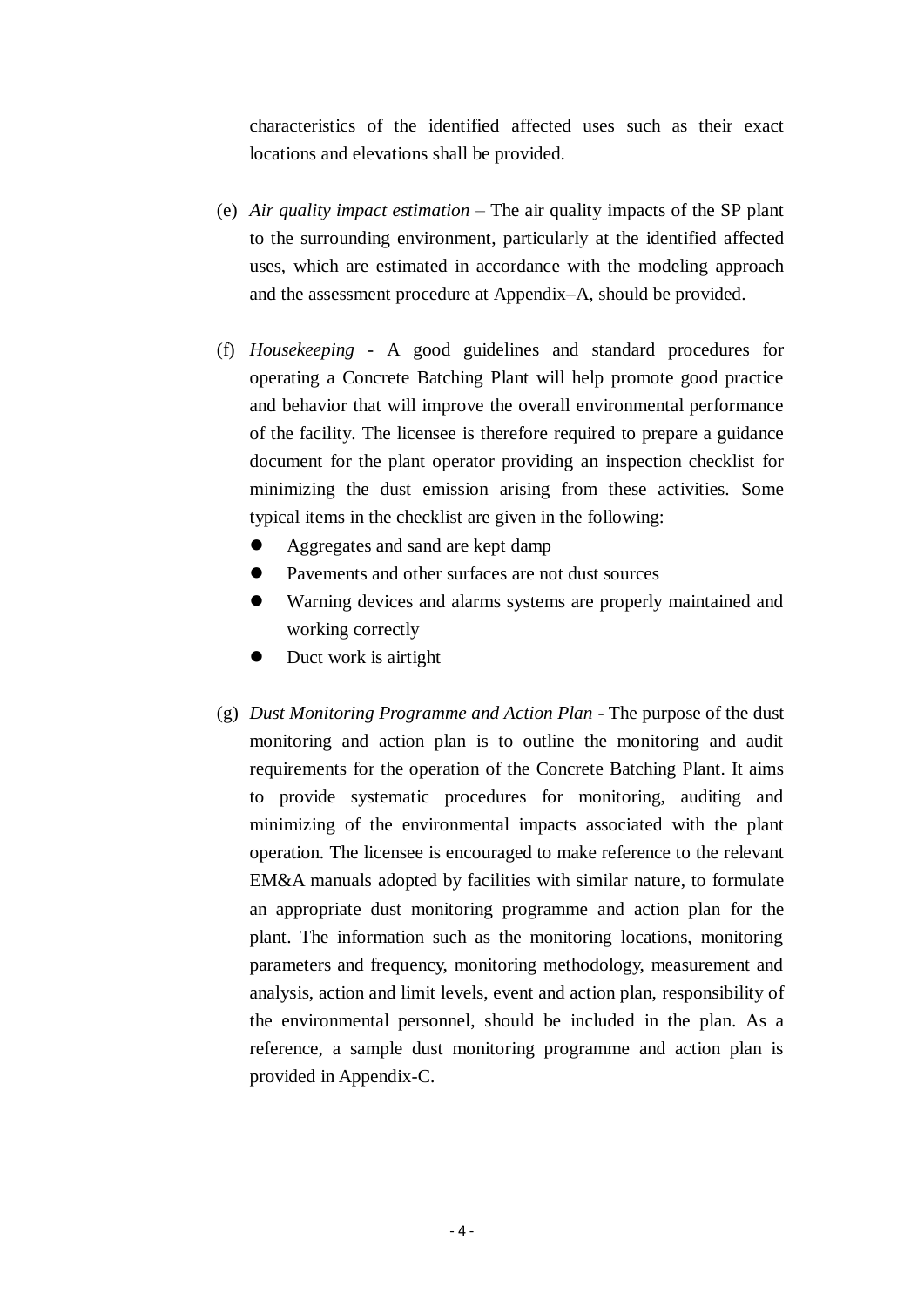#### **Air Quality Estimation Approach and Procedure**

- 1. Modelling Approach In general, contributions from three tiers of emission sources should be considered in evaluating the air quality impacts of a pollution source upon affected user. They are:
	- i) Primary contributions The project-induced emissions are the major contributor to local air quality impacts.
	- ii) Secondary contributions Within the immediate neighbourhood of the project site, there are usually pollutant emitting activities contributing further to local air quality impacts. Any emission sources in an area within a 500m radius of the project site with notable impacts should be identified and included in an air quality assessment to cover the short-range contributions.
	- iii) Background contributions The above two types of emission contributions should account for, to a great extent, the air quality impacts upon local affected uses, which are often amenable to estimation by the 'steady state dispersion' type of models. However, a background air quality level should be prescribed to indicate the baseline air quality in the region of the project site, which would account for any pollution not covered by the two preceding contributions. A set of standard PATH output data for the current base year of 2010 and two future years (2015 and 2020) can be requested from EPD. Should a year other than those provided by EPD be required for assessment, the method to obtaining such data should be agreed with EPD.
- 2. For the purpose of estimating the air quality impact of an existing concrete batching plant and taking into account of its locality, operation capacity and the environmental concern of its operation, the following procedures for conducting the air quality impact estimation are suggested:
	- i) Determination of the "Significant Impact Level (SIL)" SIL serves as a screening tool to identify a level of ambient impact that is sufficiently low relative to the Air Quality Objectives (AQO) such that the impact can be considered trivial. The SIL, expressed as an ambient pollutant concentration ( $\mu$ g/m<sup>3</sup>), is used to determine whether the ambient impact of a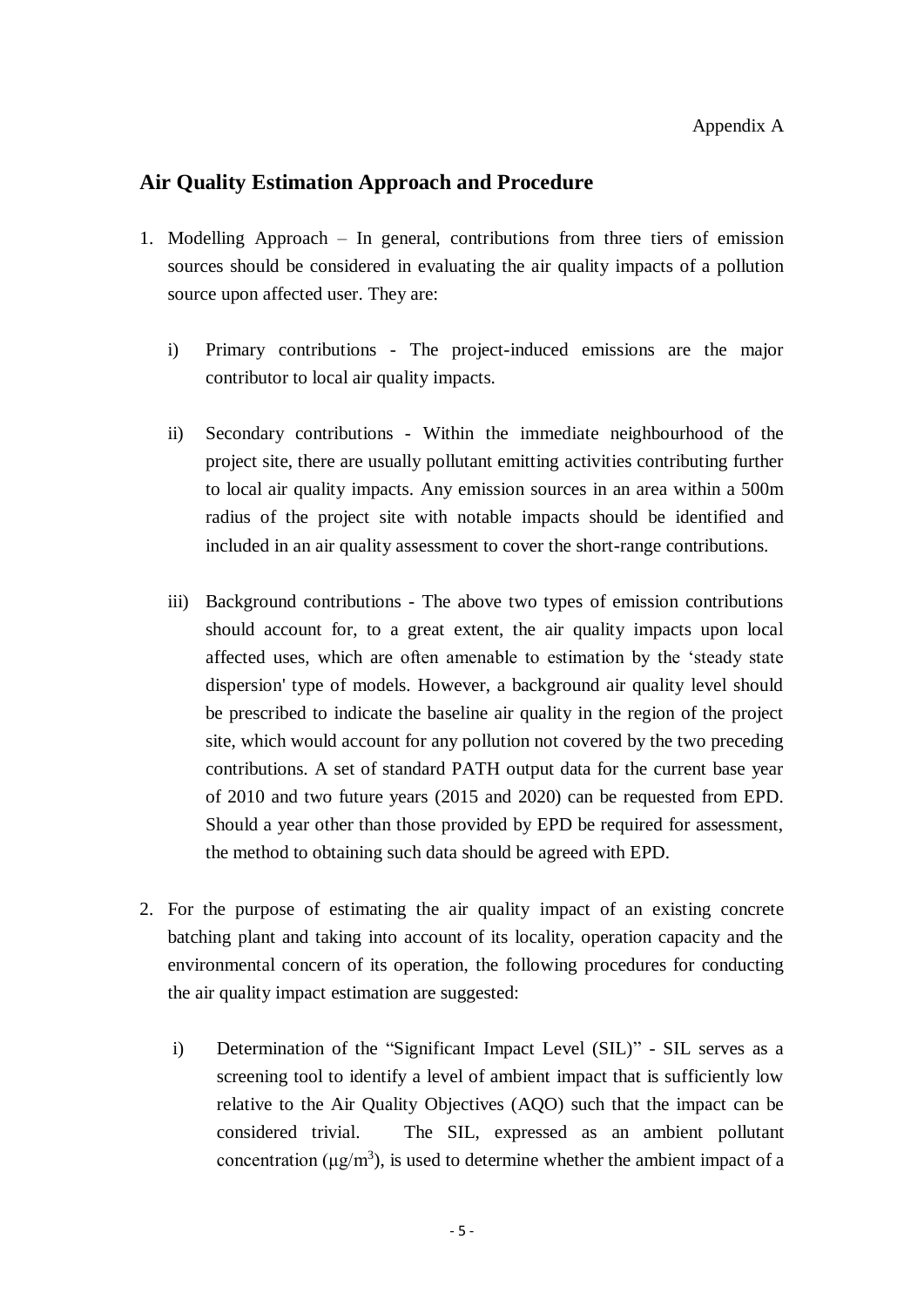particular pollutant (once it is determined to be emitted in significant amounts) is significant enough to warrant a complete source impact analysis involving modeling the collective impacts of the proposed project and emissions from other existing sources. For concrete batching plants, respirable suspended particulates (RSP) is the dominant air pollutant. The SIL for RSP in the air quality assessment upon the renewal of a specified process (SP) licence for operation of an existing concrete batching plant or for a new application is set at a value of 3.5  $\mu$ g/m<sup>3</sup> for 24-hour averaging time and  $0.5 \mu g/m^3$  for annual averaging time.

- ii) To conduct the model run with the source information identified in Section 3.3(c) and present the air quality impact (24-hour and annual RSP concentrations) on the affected uses due to the emission sources of the plant and plot the pollution contours at appropriate levels.
- iii) If it has been confirmed that the contribution of the plant in terms of the maximum pollution concentration is less than the respective SILs, no further air quality estimation is required.
- iv) Should the impacts on any of the affected uses be exceeded the SILs, the secondary and background contribution as mentioned in the Modelling Approach should be included to estimate the overall air quality impacts on these relevant affected uses for a selected assessment year.
- v) The overall cumulative air quality impact at those affected uses identified in part (iv) above shall be calculated and presented in the form of summary table and pollution contours.
- vi) In case of exceedance of relevant AQOs identified at any of the affected uses, the applicant is required to propose additional mitigation measures or process modification to further reduce the emissions of the plant with a reasonable implementation plan for meeting the relevant AQOs for consideration of the Authority.

The flow diagram showing the above procedure is given in Appendix-B.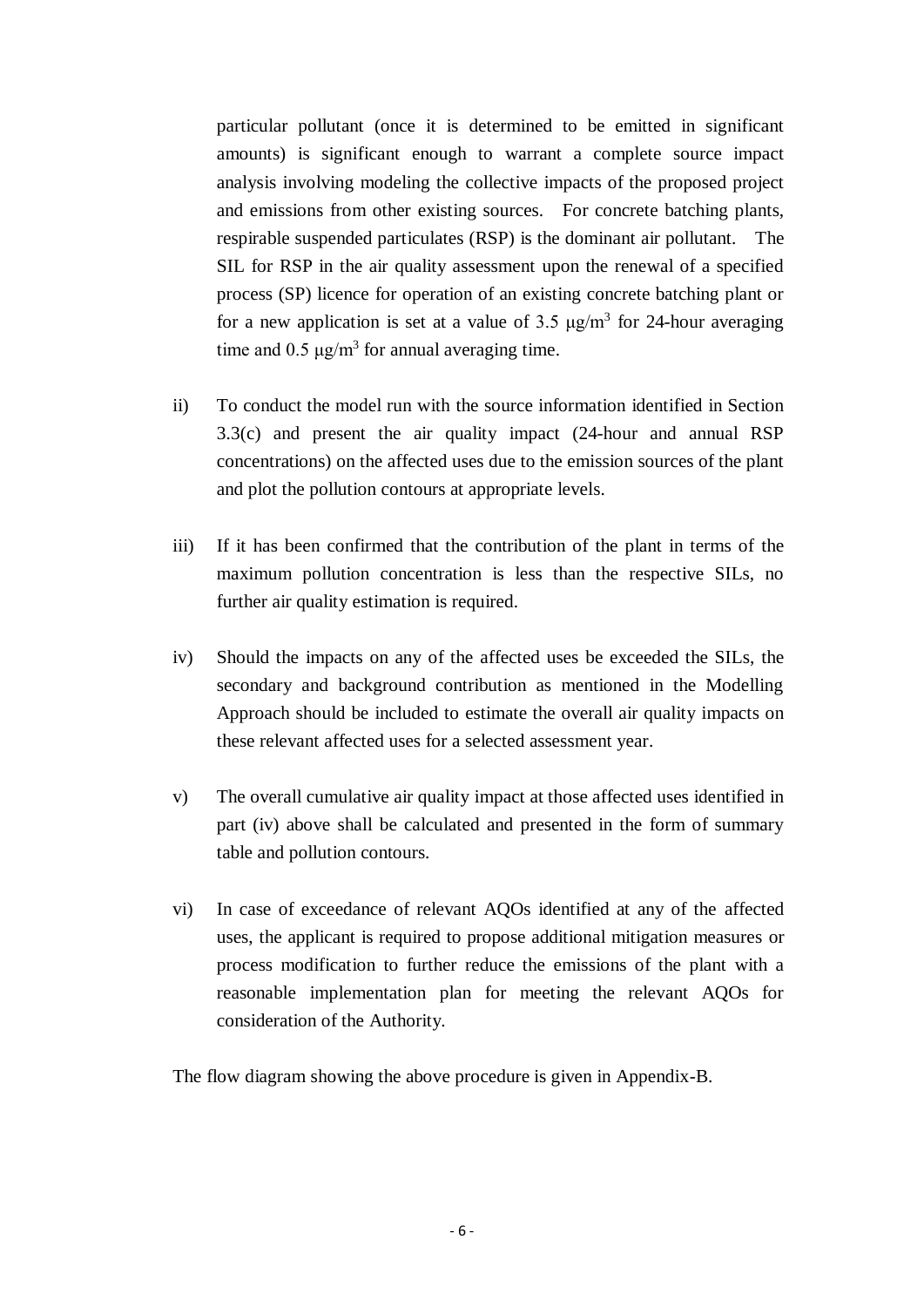Appendix B